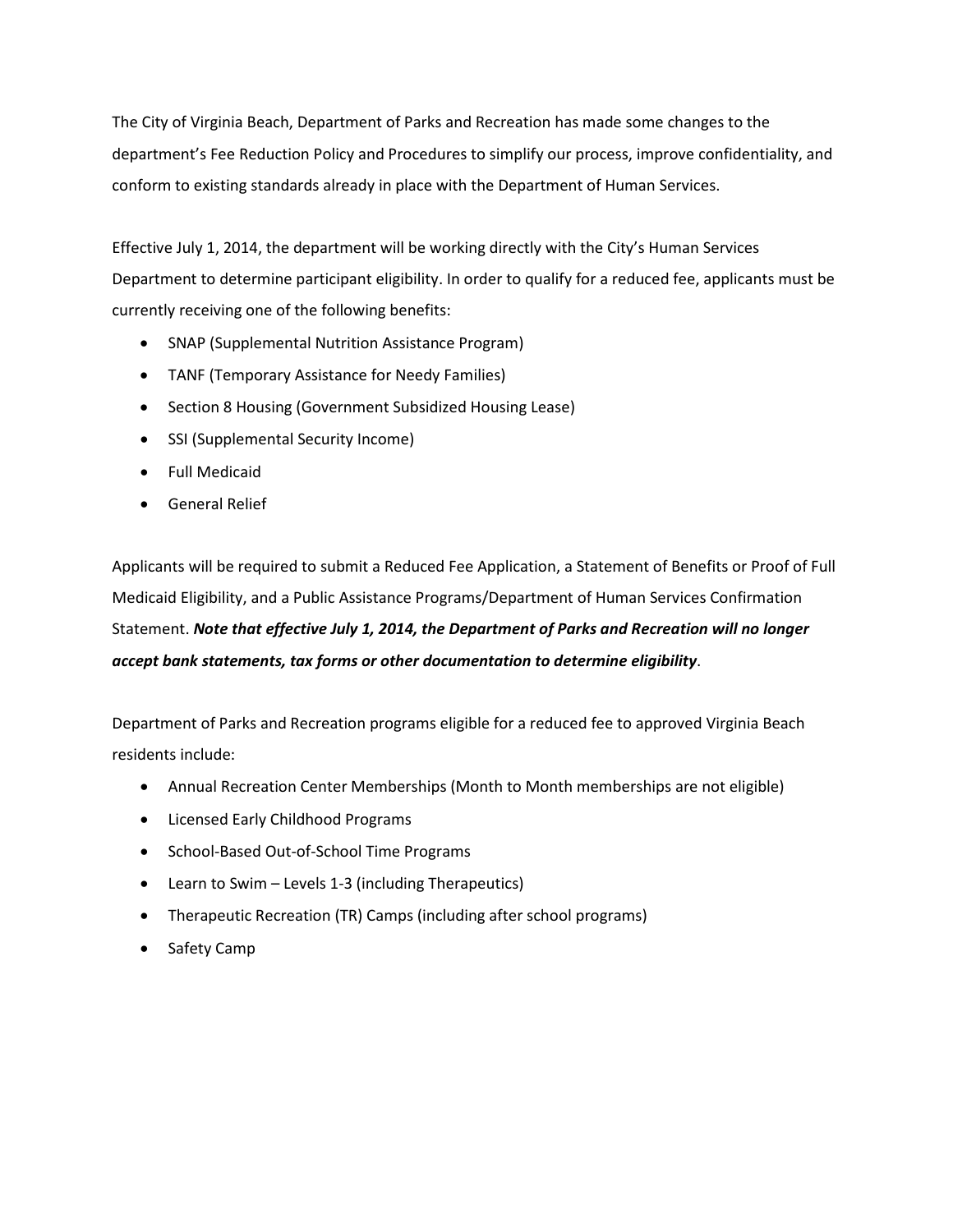## **CITY OF VIRGINIA BEACH DEPARTMENT OF PARKS & RECREATION REDUCED PRICING APPLICATION**

Date Application Completed: \_\_\_\_\_\_\_\_\_\_\_\_\_\_\_\_\_

**Printed Name of Applicant:** 

**Address:** \_\_\_\_\_\_\_\_\_\_\_\_\_\_\_\_\_\_\_\_\_\_\_\_\_\_\_\_\_\_\_\_\_\_\_\_\_\_\_\_\_\_\_\_\_\_\_\_\_\_\_\_\_\_\_\_\_\_\_\_\_\_\_\_\_\_\_\_\_\_\_\_\_\_\_\_\_\_\_\_\_\_\_\_\_\_\_\_\_\_\_\_\_\_

**City/State: Zip:**

**Phone:** Home **Mone Mone Work/Emergency Mone: Home Mone Work/Emergency Mone Mone Mone Mone Mone Mone Mone Mone Mone Mone Mone Mone Mone Mone Mone Mone Mone Mone Mone Mone** 

| <b>LIST ALL Family Members in</b><br>the Household | <b>Relationship to</b><br><b>Applicant</b> | Date of<br><b>Birth</b> | <b>Requesting Reduced</b><br>Fee? Indicate Yes or No |
|----------------------------------------------------|--------------------------------------------|-------------------------|------------------------------------------------------|
|                                                    |                                            |                         |                                                      |
|                                                    |                                            |                         |                                                      |
|                                                    |                                            |                         |                                                      |
|                                                    |                                            |                         |                                                      |
|                                                    |                                            |                         |                                                      |
|                                                    |                                            |                         |                                                      |
|                                                    |                                            |                         |                                                      |

Please provide a Statement of Benefit letter with the effective dates which will be used to determine automatic eligibility. A signed Public Assistance Program/DHS Confirmation Statement is required and must be attached to this application. Please circle the current benefit you are receiving from the list below:

- A) SNAP (Supplemental Nutrition Assistance Program)
- B) TANF (Temporary Assistance for Needy Families)
- C) Section 8 (Government Subsidized Housing Lease)
- D) SSI (Supplemental Security Income)
- E) Full Medicaid
- G) General Relief

**I certify the information provided above is true to the best of my knowledge and belief**. (**NOTE: Reduced Fees expire a year from the date of approval and will be no more than 50% of total cost**).

**APPLICANT'S SIGNATURE DATE SIGNED**